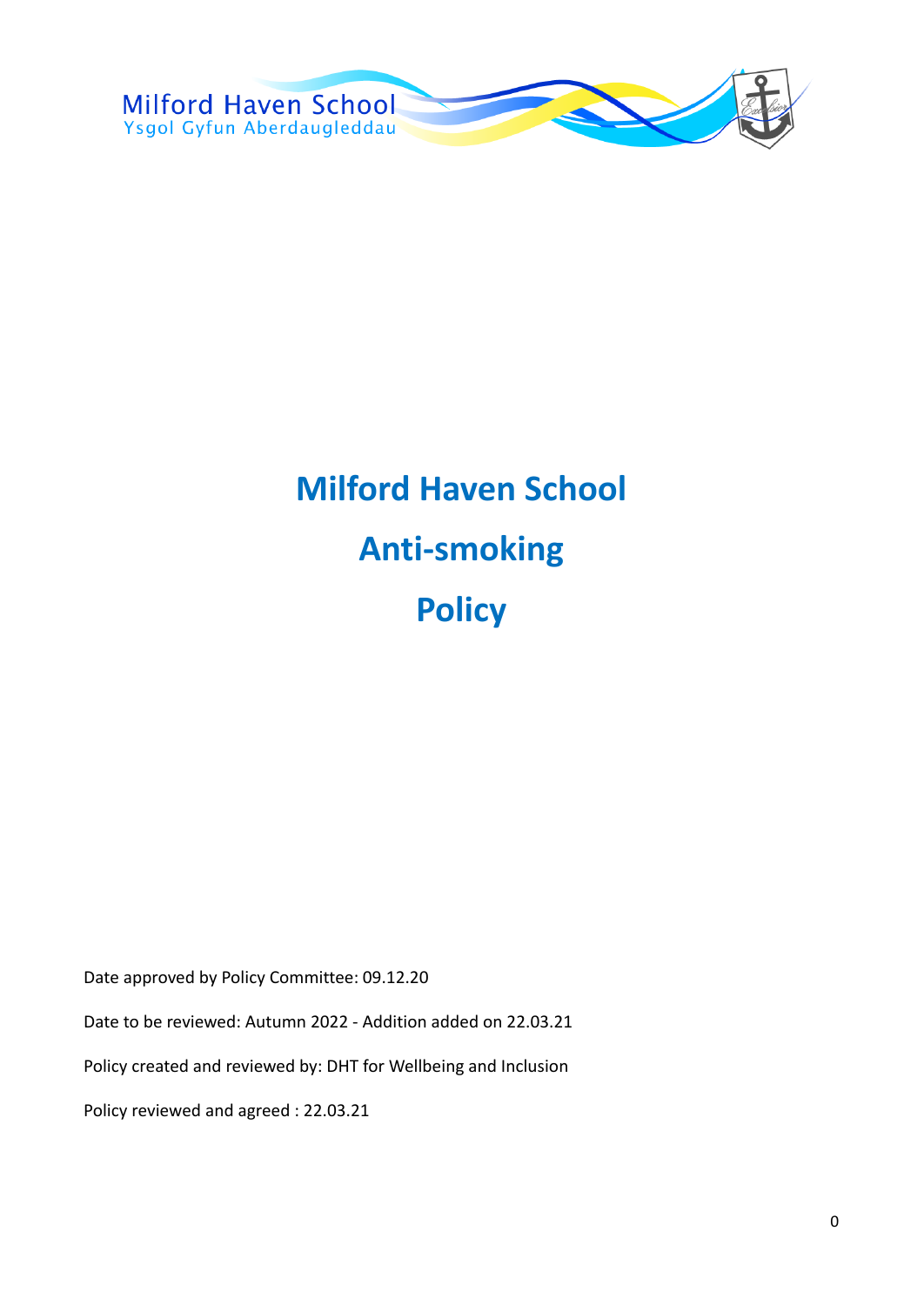# Rationale:

On March 1st a landmark law, the first in the UK was introduced meaning that all hospital, school, public playgrounds and the outdoor areas of day-care and child minding settings in Wales are required to be smoke-free. The law is being introduced to protect the public's health, both by aiming to discourage people from starting smoking in the first place and to support those trying to quit. By introducing smoke-free legislation, it is hoped to protect more people from being exposed to harmful second-hand smoke and reduce the chances of children starting smoking. Anyone found breaking the law could face a fine of up to £100.

Milford Haven School regards itself as a health-promoting organisation, and as such seeks to:

- protect the children, staff and visitors from the effects of tobacco smoke.
- provide a healthy environment for employees and students.
- acknowledge the educational role of the organisation in discouraging children and young people from starting to smoke.
- provide a positive role model in relation to smoking, which is consistent with the taught curriculum.

Milford Haven School is a non-smoking site. This policy identifies how the school will continue to maintain a smoke free environment within the school premises for the benefit of pupils, staff, visitors, parents & carers as well as members of the public. The use of e-cigarettes and vaping is considered to be the same as smoking, therefore will be treated in the same manner as smoking.

The school will continue to encourage and support students to stop smoking through PSE programmes, Just B Smoke Free programme, the Youth Worker support and the work of our school based nurse.

Passive smoking is a health and safety issue for all individuals within the school. Children and young people are more susceptible than adults to the effects of passive smoking. 17,000 children under the age of five are admitted to hospital every year in the UK as a result of breathing second hand smoke. Associated illnesses include bronchitis, pneumonia, asthma and other respiratory problems.

# **Policy Strategy**

The school is designated a no-smoking site and everyone involved with the school community is expected to adhere to the Anti-smoking Policy. Those groups are:

- All staff
- Student Teachers
- Pupils
- Voluntary helpers
- Governors
- Visitors
- Contractors working on site
- Individuals using the leisure facilities
- Individuals attending an outside letting
- Individuals attending a social event

In accordance with the Schools Anti-smoking Policy, the following will apply:

# **Pupils**

- Pupils are not allowed to smoke at school or whilst engaged in any off-site activity.
- Pupils are not allowed to smoke near the school site
- Pupils should not smoke whilst travelling to or from school.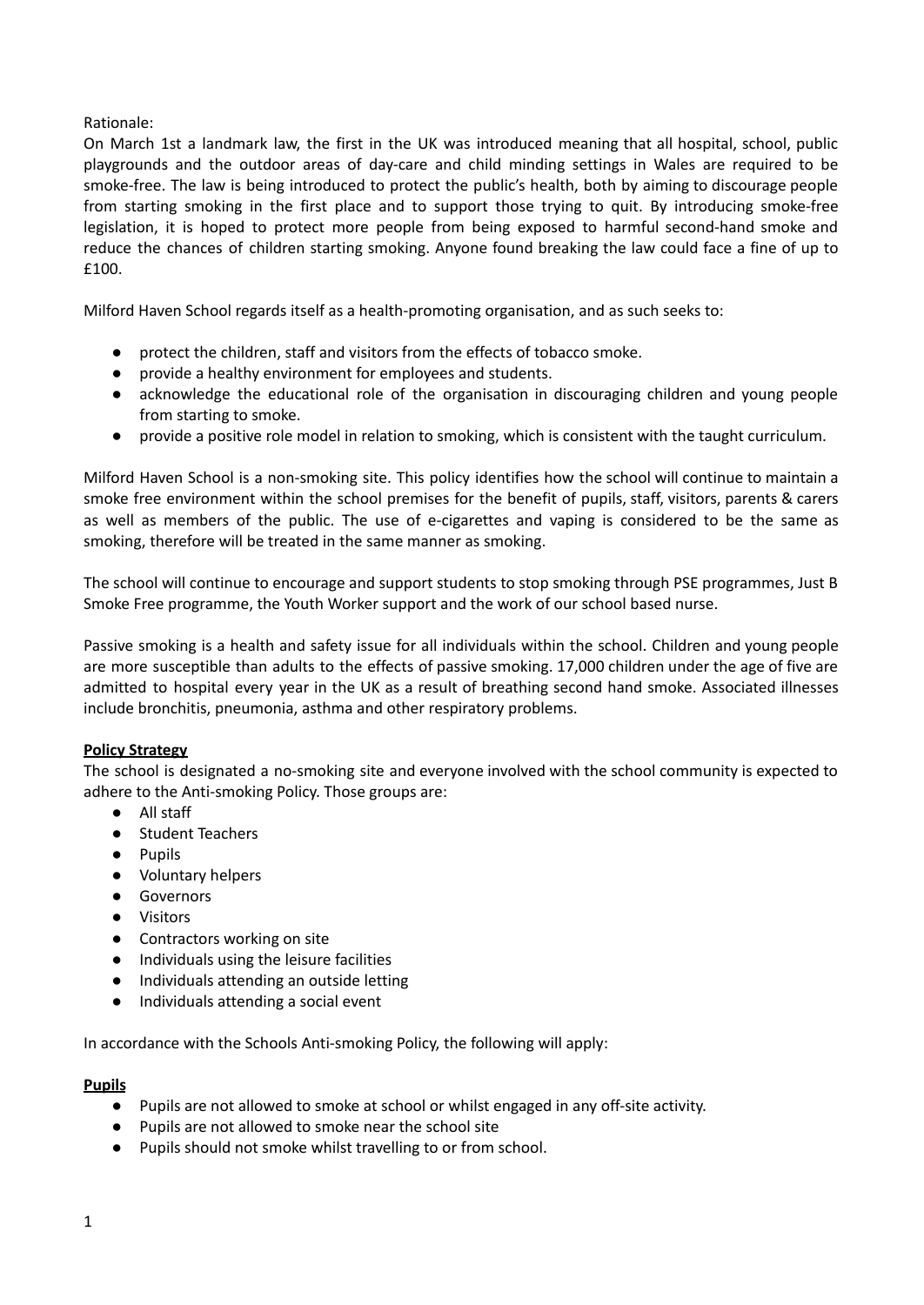Pupils are actively encouraged not to smoke. Pupils are made aware of the legislation prohibiting smoking in public places and that they should not smoke on or near the school premises or on the school buses.

# **Staff**

- Staff are recognised `role models` and as such are required not to smoke in sight of pupils. This will include visits, school excursions etc and include all staff
- This will also apply to employees whilst exercising direct responsibility for pupils on off-site activities, e.g. in the school mini-bus, school sporting fixtures etc.

# **Visitors**

● The Anti-smoking Policy applies to all visitors to the school including suppliers, supply or temporary staff and contractors.

# **Parents and Carers**

● It will be requested that Parents and Carers adhere to the Anti-Smoking Policy and refrain from smoking on the school grounds.

# **Events**

● The Anti-smoking policy applies to all social events. Where events are booked by outside agencies, all parties are to be made aware of the Anti-smoking policy

# **Pupils who are found smoking on, or near the school site**

Any pupil found smoking on, or near, the school premises will be sanctioned appropriately, in conjunction with the Positive Engagement Policy. Parents/Carers will be informed. Pupils who are found smoking on or near the school site will also be offered further advice/support from the school-based nurse, Youth Worker or from Barod.

# **Power to Search pupils**

As a school we follow the DfES guidance: Screening, searching and confiscation 2018. School is not required to have formal written consent from the pupil for a search – it is enough for the teacher to ask the pupil to turn out his or her pockets or if the teacher can look in the pupil's bag and for the pupil to agree.

Banned items include:

- Illegal drugs
- Stolen items
- Tobacco/cigarettes (all nicotine products including e-cigarettes) and cigarette papers and matches and lighters
- Legal high/weed
- Any article that the member of staff reasonably suspects has been, or is likely to be, used i) to commit an offence, ii) to cause personal injury to, or damage to the property of, any person (including the pupil)

If a member of staff suspects a pupil has a banned item in his/her possession, they can instruct the pupil to turn out their pockets or bag and if the pupil refuses, the teacher can apply an appropriate sanction.

Any confiscated cigarettes, e-cigarettes, matches, lighters etc. will be disposed of or given to the police. It is also important to remember that any smoking on Pembrokeshire County Council sites is prohibited.

# **Education**

Milford Haven School educates pupils about the consequences and dangers of smoking, where issues of peer pressure and smoking are also considered by pupils. The issues surrounding the use of drugs and substance